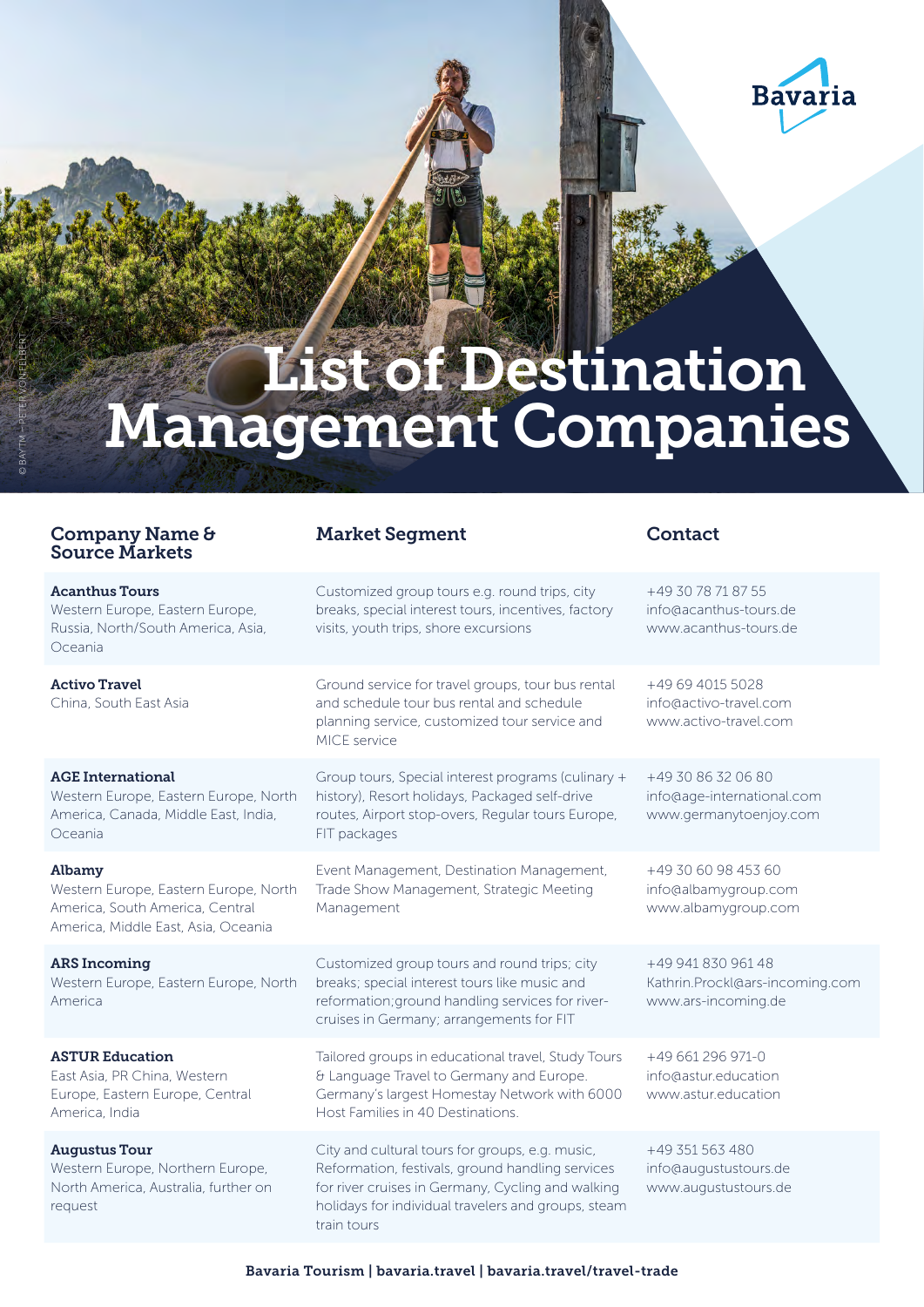

| <b>Company Name &amp;</b><br><b>Source Markets</b>                                                                                                                            | <b>Market Segment</b>                                                                                                                                                                                | Contact                                                                        |
|-------------------------------------------------------------------------------------------------------------------------------------------------------------------------------|------------------------------------------------------------------------------------------------------------------------------------------------------------------------------------------------------|--------------------------------------------------------------------------------|
| Berlinea destination management<br>Turkey                                                                                                                                     | Meetings, individual Incentives, Congresses and<br>Events; City and cultural tours for groups; ground<br>handling services for river cruises; Hotels and<br>Services in all Germany                  | +49 30 343897 01<br>mail@berlinea.de<br>www.berlinea.de                        |
| <b>Bermark Incoming</b><br>Worldwide                                                                                                                                          | Germany, Austria, Switzerland: Group Travel,<br>Cultural Travel, Incentives, Cruise Services (Ground<br>Handling, Shore excursions), FIT products, Student<br>trips, Sport events, City breaks       | +49 (0)30 36 42 88 350<br>willkommen@bermark.de<br>www.bermark.de              |
| <b>CAMONSITE Conference and more</b><br>Western Europe, Eastern Europe, North<br>Amerika, Canada, South Amerika,<br>Southern Africa, Asia                                     | Meetings, Events, Conventions, Congresses, High<br>end ground services, Creative concepts, Tailor<br>made tour programs                                                                              | +49 30 644 99 79 20<br>mail@camonsite.de<br>www.camonsite.de                   |
| <b>Compass Tours Incoming</b><br>Western Europe, North America, South<br>America, Central America, Southern<br>Africa, Southeast Asia, East Asia,<br>Oceania                  | Ground handling for river cruises, shore excur-<br>sions, factory visits, faith & religious travel, MBA<br>programs, full tour operator services with emer-<br>gency desk 24/7                       | +49 89 45230790<br>info@cti-dmc.de<br>www.kater-dmc.de                         |
| Conference & Touring<br>Western Europe, Eastern Europe, North<br>America, South America, Central<br>America, Russia & Ukraine, Southern<br>Africa, Middle East, Asia, Oceania | Meetings & Events, Congresses, Tours and Land<br>Services for Sea and River Cruises, Sports Hospital-<br>ity, Conventions & Exhibitions, Creative concepts                                           | contact form via website<br>www.dmcgermany.de                                  |
| <b>Cultour Incoming</b><br>Western Europe, Central America,<br>South America                                                                                                  | Personalized services in Germany: Experiences,<br>Cultural trips, Programs for families, Luxury City<br>Breaks. Tailor-Made itineraries & guided tours.<br>Daily tours in Berlin for FITs.           | contact form via website<br>www.cultour-incoming.com                           |
| <b>Distinctly German Luxury Travel</b><br>North America, Oceania, South America                                                                                               | Distinctly Deutschland offers truly custom tailored<br>adventure travel through Germany, Austria &<br>Switzerland.                                                                                   | +49 721 664 99124<br>contact form via website<br>www.distinctlydeutschland.com |
| <b>Elinor Travel</b><br>Middle East                                                                                                                                           | Düsseldorf, Nordrhein-Westfalen & all Germany,<br>groups and FIT, specialized in every aspect of<br>travel: hotel bookings, ground handling services,<br>excursions, air charters, VIP luxury travel | +49 211 93071112<br>www.elinortours.com                                        |
| <b>Embassy of Travel</b><br>All Russian-speaking countries, North,<br>Central & South America, Asia                                                                           | Individual high-end tailor made tours, high-end<br>incentives and events for small groups                                                                                                            | +49 30 68811124<br>travel@embassyoftravel.de<br>www.embassyoftravel.com        |
| <b>Emissa Travel</b><br>Middle East, Asia, North Africa                                                                                                                       | We offer custom tailored travel through Germany,<br>Austria & Switzerland.                                                                                                                           | +49 42215848229<br>kontakt@emissa-travel.com<br>www.emissa-travel.com          |
| <b>Enjoy Bavaria Tours</b><br>Western Europe, North America, Middle<br>East, Indian Subcontinent, Southeast<br>Asia, China                                                    | Customized leisure programs, Personalized<br>services for business people / Introductions to<br>German business culture                                                                              | contact form via website<br>www.enjoybavariatours.com                          |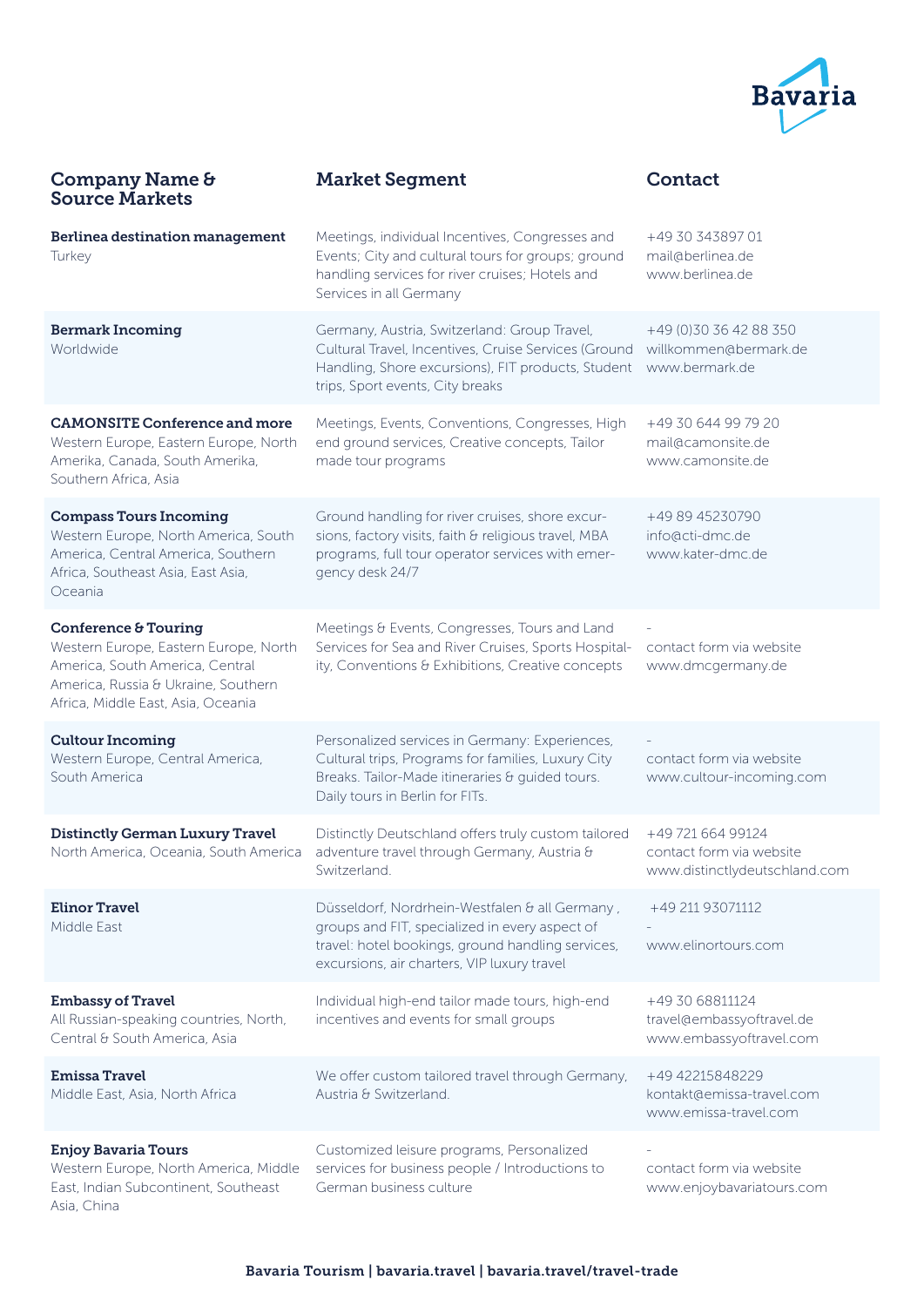

#### Company Name & Source Markets

## Market Segment and Contact

| <b>Eurotours Deutschland</b><br>Western Europe, Eastern Europe Russia<br>& Ukraine, Middle East, North America,<br>Japan                                                     | Customized group tours: city breaks, music and<br>cultural trips, winter trips, sport event tours incl.<br>tickets, culinary trips, individual and special group<br>requests          | +43 5356 606 0<br>office@eurotours.at<br>www.eurotours.de                        |
|------------------------------------------------------------------------------------------------------------------------------------------------------------------------------|---------------------------------------------------------------------------------------------------------------------------------------------------------------------------------------|----------------------------------------------------------------------------------|
| i-contravel<br>South America, Russia & Ukraine                                                                                                                               | Unique individual group tours from start to finish.<br>Explore with us the cultural highlights in Berlin,<br>Germany and Europe, individually designed<br>incentive programs          | +49 302575700<br>info@i-contravel.com<br>www.i-contravel.com                     |
| <b>INBOUND Services</b><br>Western Europe, Eastern Europe North<br>America, Oceania                                                                                          | Hotels, Services for MICE groups, Trade Shows,<br>Special Interest Groups, Event Services, Confer-<br>ence Management, Transport, Logistics                                           | +49 40 2269230<br>info@inbound-services.com<br>www.inbound-services.com          |
| Irro Reisen / Coach Charter Ger-<br>many<br>North America, Western Europe,<br>Scandinavia, Israel                                                                            | German Culture and Heritage, Ground handling<br>River Cruises, Religious + Sports + Student +<br>School + Business Travel, Transfers, Events +<br>Festivals, Private Groups           | +49 5841977325<br>info@coach-charter-europe.com<br>www.coach-charter-germany.com |
| <b>Liberty International</b><br>Western Europe, Eastern Europe, North<br>America, South America, Central<br>America, Russia & Ukraine, Africa,<br>Middle East, Asia, Oceania | Technical production support, Creative concepts                                                                                                                                       | +49 179 1208011<br>munich@liberty-int.com<br>www.liberty-germany.com             |
| <b>MIKO Reservations</b><br>Western Europe, Eastern Europe                                                                                                                   | Hotels, Meetings and Ground Services for Trade<br>Shows, MICE Groups, Event Services, Conference<br>Management, Transport + Logistics                                                 | +49 211 90169-21<br>info@miko-reservations.com<br>www.miko-reservations.com      |
| <b>Miller Incoming</b><br>Western Europe, North America South<br>America, Central America Southern<br>Africa, Oceania                                                        | Guaranteed departures, Deluxe Tours                                                                                                                                                   | +49 7529 971381<br>info@miller-incoming.de<br>www.miller-incoming.de             |
| <b>PEGA DMC Germany</b><br>Western Europe, North America, South<br>America, Central America, Middle East,<br>Oceania                                                         | Experts in ground services for River-Cruise-Com-<br>panies along all German Rivers, round-trip city<br>packages for FIT including Rail or National Coach<br>lines                     | +49 69 76805670<br>www.pegadmc.de                                                |
| <b>SR Travel</b><br>Western Europe, Eastern Europe, South<br>America, Central America, North<br>America                                                                      | Groups: Trips combining countries, city and<br>culture tours, Hotels, Meeting and ground<br>handling services for MICE, Special Interest, White<br>Label partnerships                 | +49 6413305530<br>contact@sr-travel.de<br>www.sr-travel.de                       |
| <b>Studiosus Incoming</b><br>Middle East, Indian Subcontinent,<br>Southeast Asia, East Asia China, Central<br>Asia                                                           | Customized Group Leisure Arrangements. FIT and<br>Special Interest Groups. Mice Projects all over<br>Europe. Europe out of one hand. Licensed<br>Studiosus Guide (in native language) | +49 89 500 60 321<br>Marco.Saviano@Studiosus.com<br>www.incoming.studiosus.com   |
| <b>Terra Lu Travel</b><br>Western Europe, Eastern Europe North<br>America, South America, Central<br>America, Southern Africa, Oceania                                       | Faith Based Travel, German Culture and Heritage                                                                                                                                       | +49 5681 84 88 81<br>germany@terra-lu-travel.com<br>www.terra-lu-travel.com      |